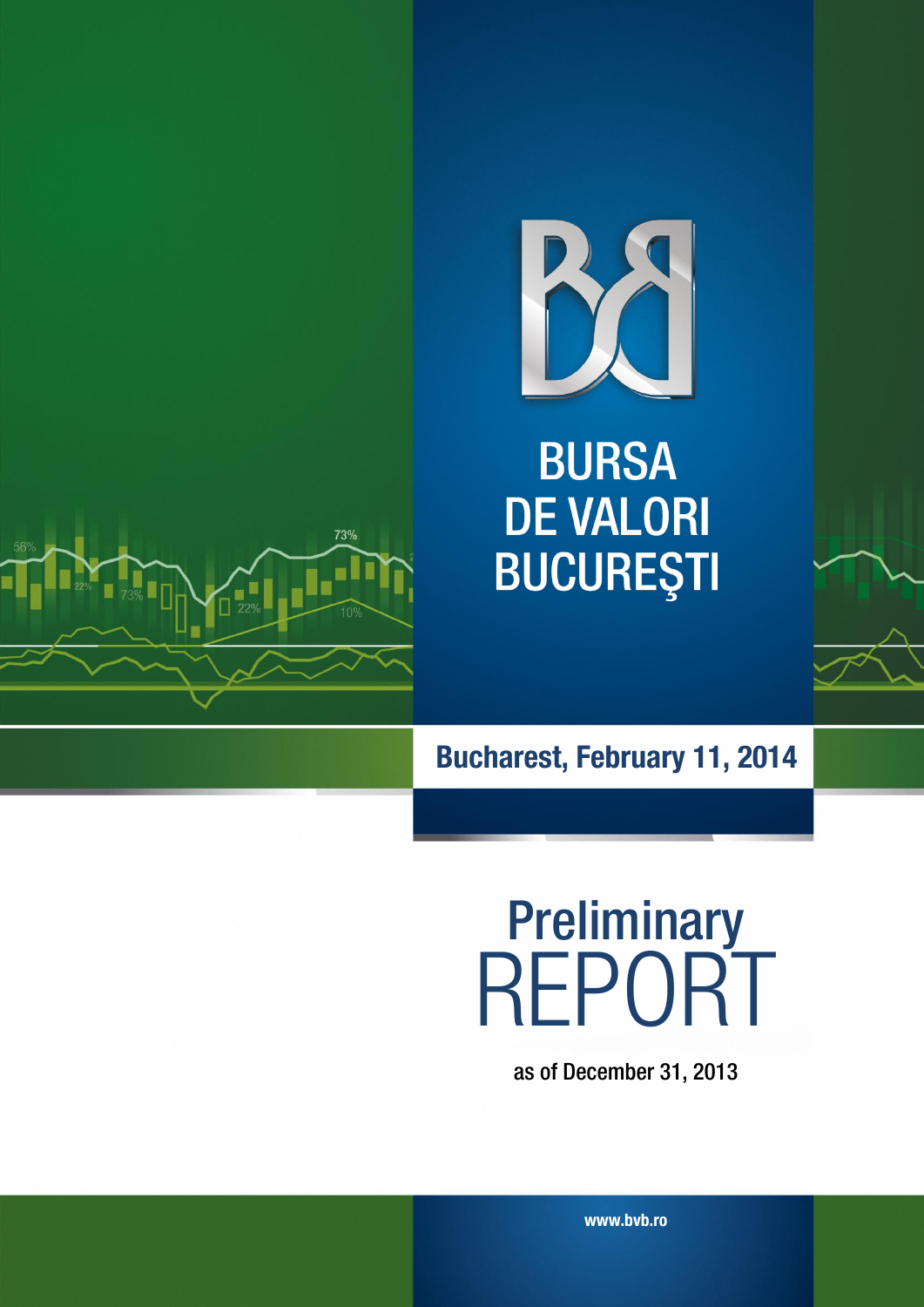#### **CUPRINS**

#### **Annexes**

The Balance Sheet and the Profit and loss account as of December 31, 2013 drawn up according to the Accounting Rules in compliance with Directive IV of the European Economic Community applicable for authorized entities, supervised and monitored by Financial Supervisory Authority (FSA).

#### **DISCLAIMER**

This document was translated from Romanian. The Romanian version of the "Preliminary Report as of December 31, 2013" is the BVB official document.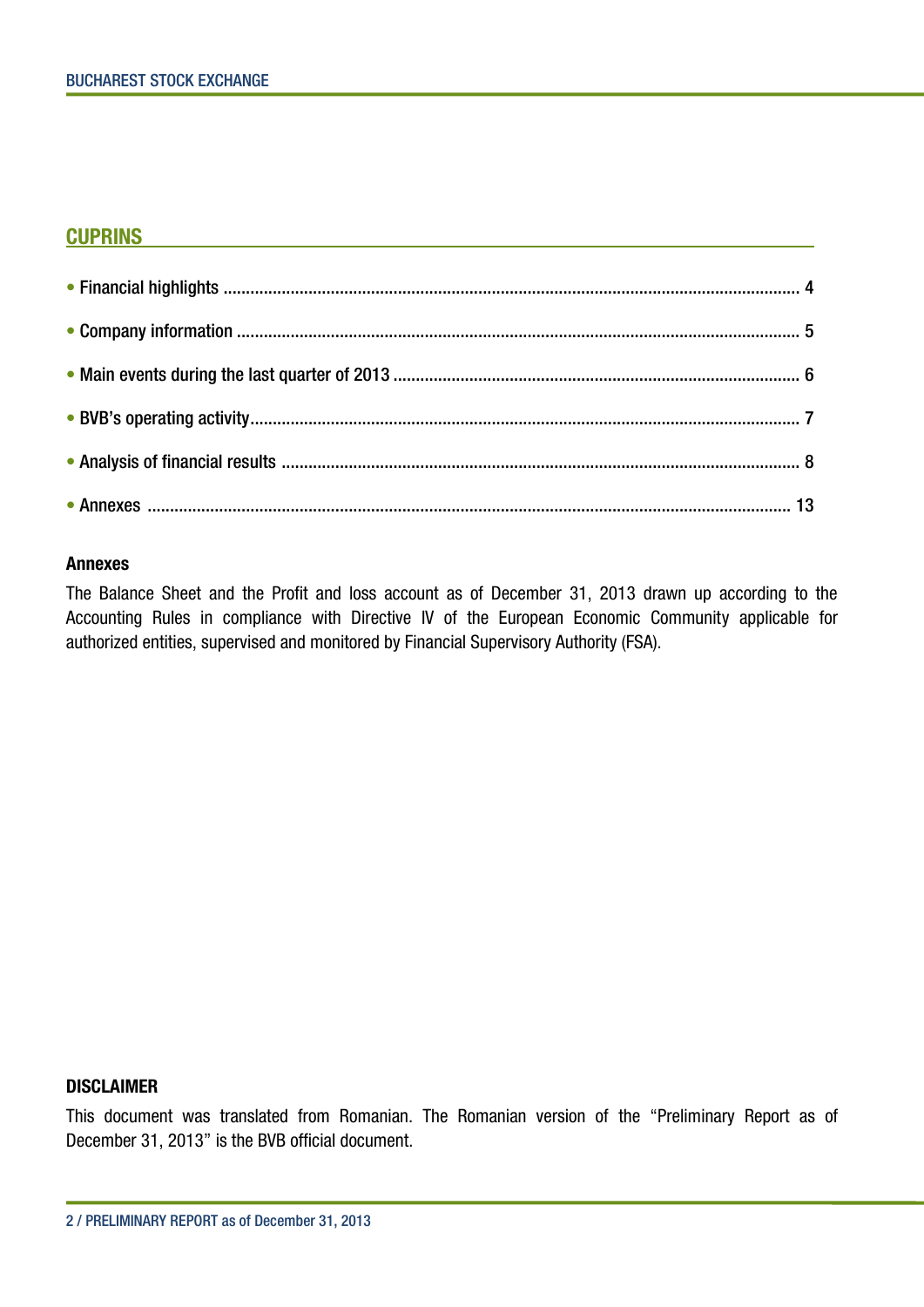# **BVB'S OPERATING PROFIT DOUBLED IN 2013<sup>1</sup>**

M Bucharest Stock Exchange (BVB) ended the full year 2013 with outstanding results.

**M** BVB reported a preliminary operating profit of RON 8.4 mn for the full year, by 106% above the 2012 figure, on higher sales. Preliminary sales revenues<sup>2</sup> were RON 24.3 mn, up 40% in year on year terms, on the back of 14% higher trading revenues on the main market, excepting public offers, and a 388% increase in revenues from public offers.

Investors' increasing participation in the local market determined a 26.1% advance for **M** the main blue-chip index BET, a 4-year high and the  $15<sup>th</sup>$  performance in the world.

M The last quarter of 2013 was the best since the beginning of 2008 in terms of trading value and BVB ranked second in Central and Eastern Europe in terms of IPO proceeds in 4Q.2013. Sales revenues reached RON 10.6 mn in 4Q.2013, 2.2 times higher than in the previous quarter and more than 3 times above the year-ago reported figure, with public offers (mainly the IPO for Romgaz and the buy-back program of Fondul Proprietatea) and the upswing in trading volumes on the main market as main drivers.

**M** The operating profit marked an almost 5-fold increase versus the previous quarter up to RON 4.8 mn, due to the pickup in total operating revenues. Operating expenses were also higher in 4Q.2013, but advanced at a lower pace than revenues, as the internal restructuring process continued and efforts to promote the local capital market intensified, with direct impact on marketing costs.

**M** The preliminary net profit reached RON 10.0 mn for the full year and RON 4.5 mn for the quarter.

 $\overline{a}$ 

<sup>1</sup> The financial data have not been audited and represent the individual results of the Bucharest Stock Exchange, drawn up according to the Romanian Accounting Standards (RAS); the financial indicators are expressed in million RON and they are rounded off to the nearest integer, resulting in small reconciliation differences. 2 BVB's sales revenue consists mainly from the fees recorded on trading of all listed instruments, tarriffs from listing of companies and instruments, and from data vending to various users.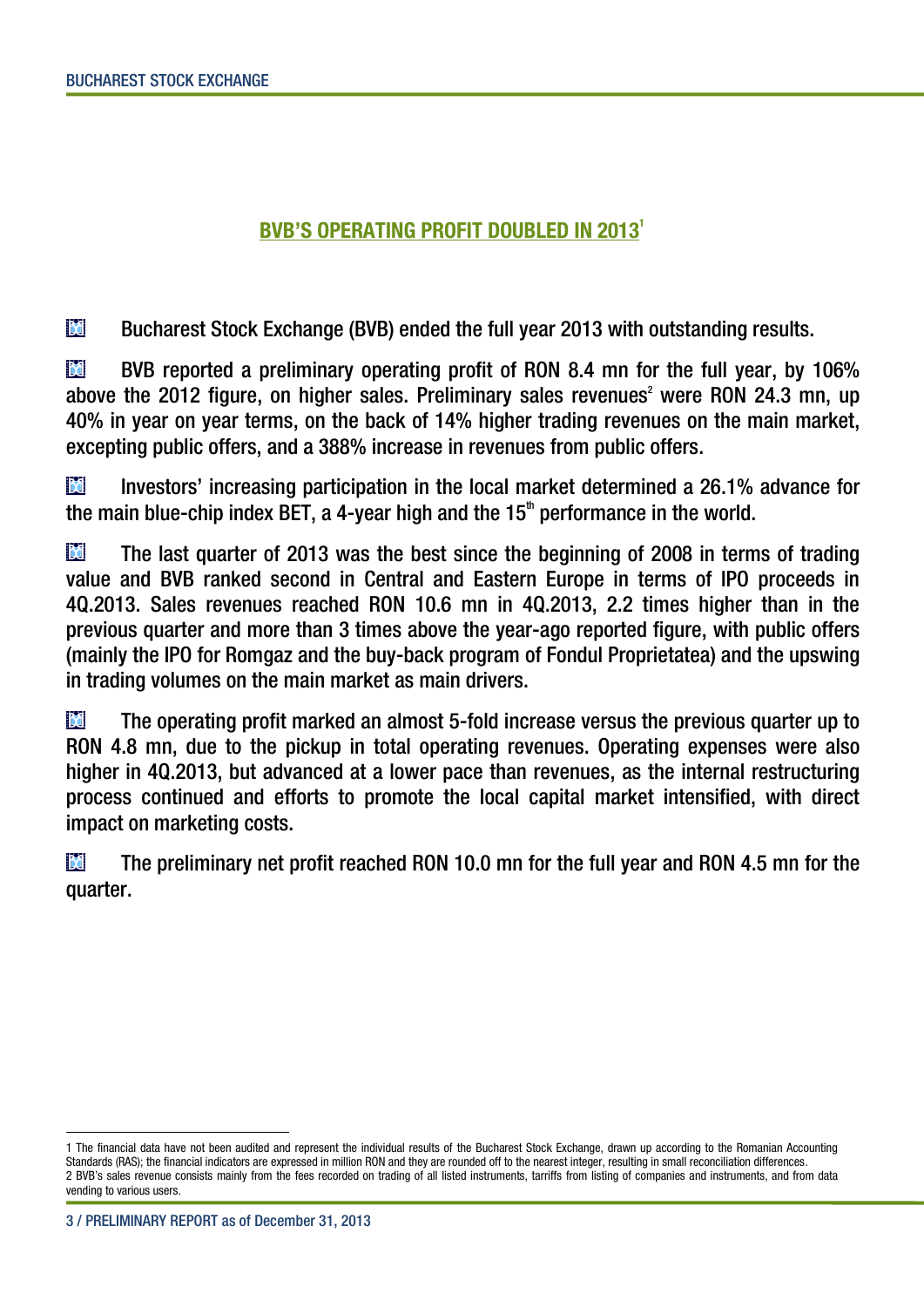# **FINANCIAL HIGHLIGHTS\_\_\_\_\_\_\_\_\_\_\_\_\_\_\_\_\_\_\_\_\_\_\_\_\_\_\_\_\_\_\_\_\_\_\_\_\_\_\_\_\_\_\_\_\_\_\_\_\_\_\_\_\_\_**

| <b>Indicators</b>                                                                                |                  | 40,2013 | 30.2013                                                     | <b>Change</b>                 | 40.2012 | <b>Change</b>  | 2013   | 2012  | <b>Change</b> |
|--------------------------------------------------------------------------------------------------|------------------|---------|-------------------------------------------------------------|-------------------------------|---------|----------------|--------|-------|---------------|
| <b>Individual profit and loss account</b>                                                        |                  |         |                                                             |                               |         |                |        |       |               |
| <b>Net sales</b>                                                                                 | <b>RON</b><br>mn | 10.6    | 4.7                                                         | 124.6%                        | 3.4     | 210.9%         | 24.3   | 17.4  | 39,5%         |
| <b>Operating result</b>                                                                          | <b>RON</b><br>mn | 4.8     | 1.0                                                         | 359.8%                        | $-0.7$  | n.a.           | 8.4    | 4.1   | 106.0%        |
| <b>Financial result</b>                                                                          | <b>RON</b><br>mn | 0.6     | 0.4                                                         | 63.1%                         | 0.2     | 304.8%         | 3.2    | 6.0   | $-46.4%$      |
| <b>Net result</b>                                                                                | <b>RON</b><br>Mn | 4.5     | 1.2                                                         | 270.2%                        | $-0.4$  | n.a.           | 10.0   | 9.0   | 10.9%         |
|                                                                                                  |                  |         | Individual balance sheet (end-of-period)                    |                               |         |                |        |       |               |
| <b>Shareholders' equity</b>                                                                      | <b>RON</b><br>mn | 98.3    | 93.8                                                        | 4.8%                          | 94.6    | 3.9%           | 98.3   | 94.6  | 3.9%          |
| <b>Total assets</b>                                                                              | <b>RON</b><br>mn | 104.7   | 99.6                                                        | 5.1%                          | 98.0    | 6.9%           | 104.7  | 98.0  | 6.9%          |
|                                                                                                  |                  |         |                                                             | <b>Performance indicators</b> |         |                |        |       |               |
| <b>Earnings per share</b>                                                                        | <b>RON</b>       | 0.59    | 0.16                                                        | 270.2%                        | $-0.06$ | n.a.           | 1.30   | 1.17  | 10.9%         |
| <b>Operating margin</b>                                                                          | $\frac{0}{0}$    | 45.2%   | 22.1%                                                       |                               | n.a.    |                | 34.6%  | 23.5% |               |
| <b>Net profit margin</b>                                                                         | $\%$             | 42.6%   | 25.8%                                                       | $\blacksquare$                | n.a.    | $\blacksquare$ | 41.1%  | 51.8% |               |
| <b>Return on equity</b>                                                                          | $\%$             | 4.6%    | 1.3%                                                        | L,                            | n.a.    |                | 10.2%  | 9.5%  |               |
|                                                                                                  |                  |         | Market statistics (including DEAL trades and public offers) |                               |         |                |        |       |               |
| <b>Turnover for shares and</b><br>units                                                          | <b>RON</b><br>mn | 5,027   | 2,293                                                       | 119.3%                        | 1,435   | 250.3%         | 11,602 | 7,680 | 51.1%         |
| <b>Turnover for bonds and</b><br>government securities                                           | <b>RON</b><br>mn | 281     | 377                                                         | $-25.5%$                      | 414     | $-32.1%$       | 1,396  | 1,431 | $-2.5%$       |
| <b>Turnover for shares,</b><br>units, bonds and<br>government securities                         | <b>RON</b><br>mn | 5,308   | 2,670                                                       | 98.8%                         | 1,849   | 187.1%         | 12,998 | 9,111 | 42.7%         |
| <b>Average daily turnover</b><br>for shares, units, bonds<br>and government<br><b>securities</b> | <b>RON</b><br>mn | 85.6    | 41.1                                                        | 108.5%                        | 30.3    | 182.5%         | 51.8   | 36.4  | 42.1%         |
|                                                                                                  |                  |         |                                                             | <b>BVB stock statistics</b>   |         |                |        |       |               |
| <b>Opening price</b><br>(closing price of the<br>previous day)                                   | <b>RON</b>       | 24.50   | 18.30                                                       | 33.9%                         | 23.40   | 4.7%           | 20.00  | 28.90 | $-30.8%$      |
| <b>High (intraday price)</b>                                                                     | <b>RON</b>       | 32.50   | 25.69                                                       | 26.5%                         | 23.40   | 38.9%          | 32.50  | 36.00 | $-9.7%$       |
| Low (intraday price)                                                                             | <b>RON</b>       | 24.10   | 18.15                                                       | 32.7%                         | 19.50   | 23.6%          | 17.00  | 19.50 | $-12.8%$      |
| <b>Closing price</b><br>(end of period)                                                          | <b>RON</b>       | 32.50   | 24.50                                                       | 32.8%                         | 20.00   | 62.5%          | 32.50  | 20.00 | 62.5%         |
| <b>Trading value for BVB</b><br>shares*                                                          | <b>RON</b><br>mn | 21.50   | 19.94                                                       | 12.9%                         | 22.26   | $-3.4%$        | 66.53  | 74.40 | $-10.6%$      |
| <b>Average daily turnover</b><br>for BVB shares*                                                 | <b>RON</b><br>mn | 0.35    | 0.31                                                        | 32.7%                         | 0.36    | 23.6%          | 0.27   | 0.30  | $-12.8%$      |

\*including DEAL trades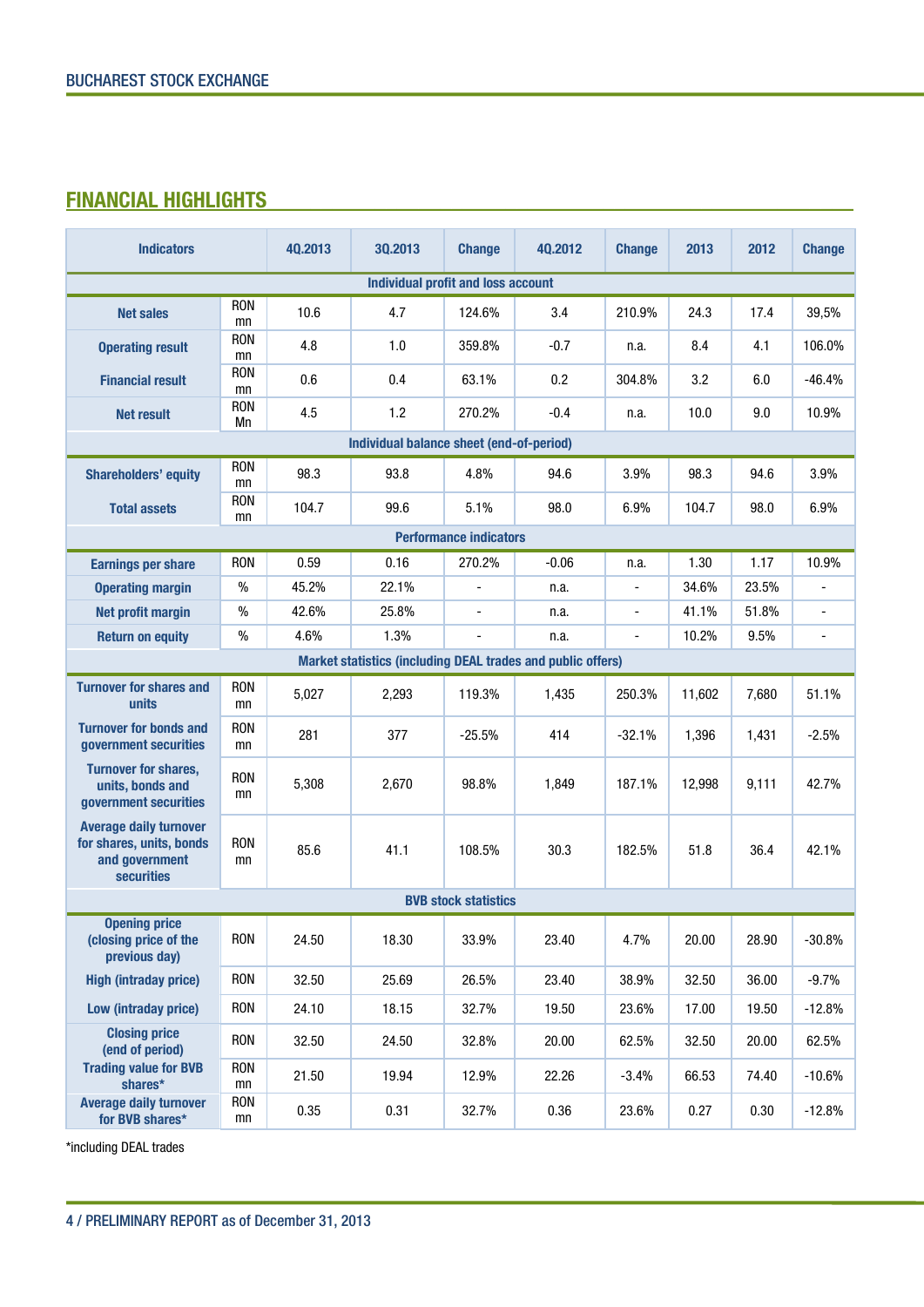### COMPANY INFORMATION

| <b>Legal entity</b>           | <b>SC BURSA DE VALORI BUCURESTI SA</b> |  |  |
|-------------------------------|----------------------------------------|--|--|
| <b>Main activity</b>          | Administration of financial markets    |  |  |
| <b>CAEN</b> code              | 6611                                   |  |  |
| <b>Sole Registration Code</b> | 17777754                               |  |  |
| <b>Trade Register no</b>      | J40/12328/2005                         |  |  |
| <b>Address</b>                | 34-36 Carol I Blvd., floors 13-14,     |  |  |
|                               | District 2, Bucharest                  |  |  |
| <b>Symbol</b>                 | <b>BVB</b>                             |  |  |
| <b>ISIN</b>                   | ROBVBAACNOR0                           |  |  |

The Bucharest Stock Exchange (BVB) was established based on the Decision of the National Securities Commission (NSC) no. 20/1995. BVB was created as a public non-profit institution and in 2005 it became a joint stock company. The shares of the Bucharest Stock Exchange were admitted on BVB's spot regulated market on June 8, 2010. The Company's main activity is the administration of financial markets. BVB is the largest market operator in Romania.

The Bucharest Stock Exchange operates several markets:

- a spot regulated market where financial instruments such as shares and rights (issued by international and Romanian entities), debt instruments (corporate, municipality and government bonds issued by Romanian entities and international corporate bonds), UCITs (shares and fund units), structured products, tradable UCITS (ETFs) are traded;
- a regulated derivatives market where futures contracts for shares, indices, commodities and exchange rates can be traded;
- an alternative trading system (ATS), where foreign stocks listed on other markets and securities issued by Romanian companies not qualified for the regulated market are traded;
- RASDAQ market where shares and rights issued by Romanian entities are traded, most of them coming from the mass privatization programme.

BVB's operating revenues are generated mainly from the trading of all the listed financial instruments, from fees charged to issuers for the admittance and maintenance to the trading system, as well as from data vending to various users.

BVB was included in several indices: FTSE Mondo Visione Exchanges Index, on November 9, 2010, BET Index, on March 21, 2011, Dow Jones Global Exchanges Index, on June 17, 2011, ROTX Index on September 19, 2011 and since July 3, 2012, BVB is also part of BET-BK.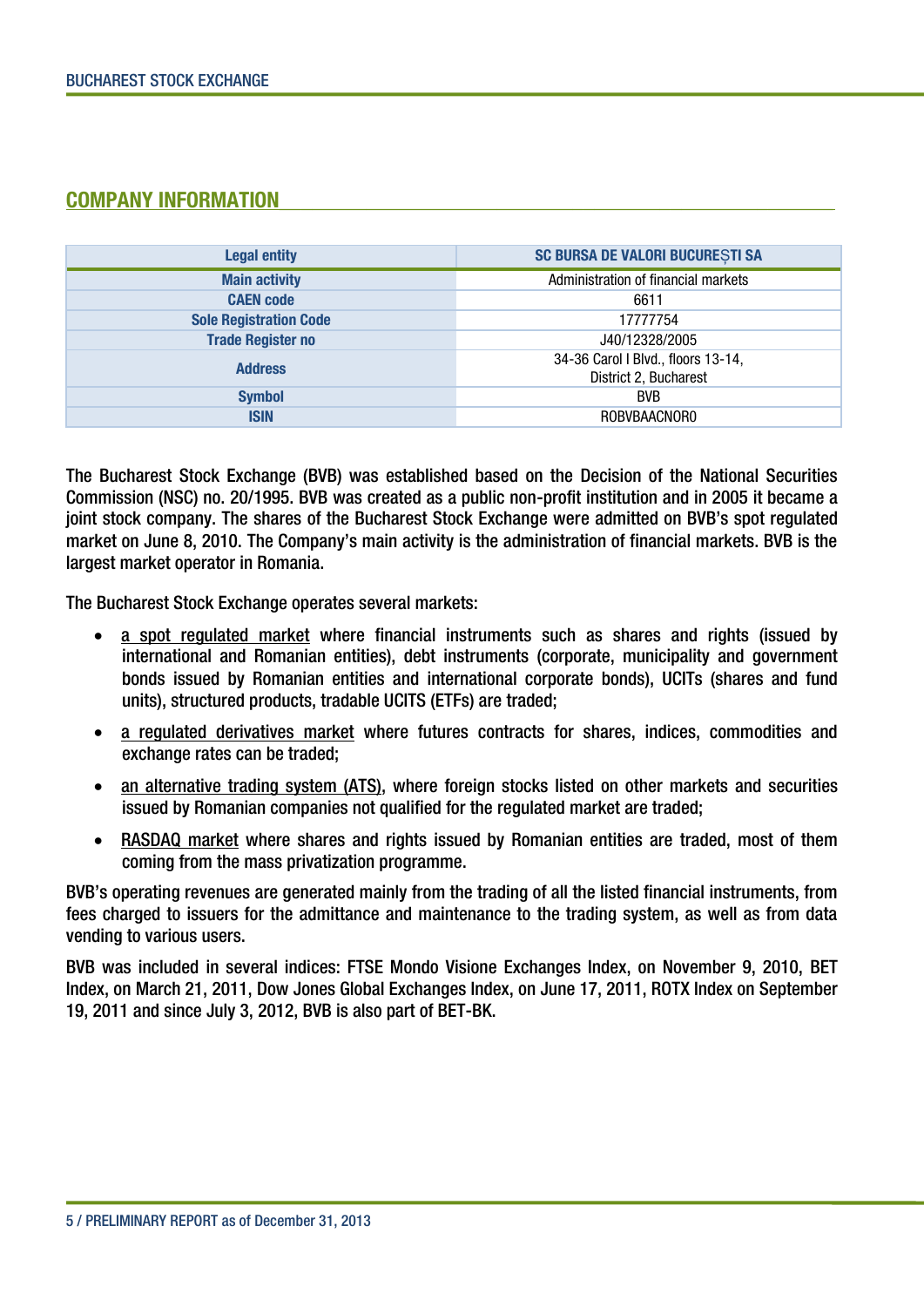### **MAIN EVENTS DURING THE LAST OUARTER OF 2013**

**15 October-14 November** – Fondul Proprietatea performed a second buy-back program for 4.35% of its own share capital through a tender offer, worth of RON 600 mn (approx. EUR 135 mn).

**22-31 October** – The secondary IPO for the sale of shares in SNGN Romgaz SA held by the Ministry of Economy (through the Department for Energy) took place. A 15% stake was offered, structured as shares and Global Depositary Receipts (GDRs), each GDR representing one share. The offer was structured in two tranches, one for the institutional investors and the other for retail investors, both being heavily oversubscribed (the retail tranche, for which information was made public, was more than 17 times oversubscribed). The offer ended successfully, with a total of RON 1.7 bn (approx. EUR 383 mn) being raised.

**4 November** – The shares of SN Nuclearelectrica SA started trading at BVB, the Equities Segment, Tier 1 Shares. However, investors could have sold any shares subscribed during the IPO before they started trading at BVB, during **October 4-28**, when allocation rights attached to shares were traded.

**12 November** – The shares of Romgaz started trading at BVB's regulated market, the Equity Segment, Tier 1 Shares, at the same time with Romgaz GDRs' debut at the London Stock Exchange.

**15 November** – The European Bank for Reconstruction and Development (EBRD) sold its stake in Petrom via an accelerated book building through BVB, worth RON 385.7 mn (approx. EUR 87 mn).

**4 December** – The shares of Romgaz and of Nuclearelectrica were included in BET, BET-XT, BET-BK and automatically in BET-NG and BET-C within the Index Committee meeting on BVB indices' quarterly adjustment and rebalancing.

**12 December** – Fondul Proprietatea announced the finalization of the accelerated book building for the entire stake held in SNTGN Transgaz SA. The transaction, worth of RON 303.5 mn (EUR 68 mn), was executed through the Bucharest Stock Exchange.

During the **last quarter** of the year, 13 new series of turbo certificates issued by Erste Bank and 4 new series of turbo certificates issued by SSIF Broker started trading on BVB's Structured Products segment. These instruments had indices and shares (Fondul Proprietatea, Romgaz, Erste Bank) as underlying assets.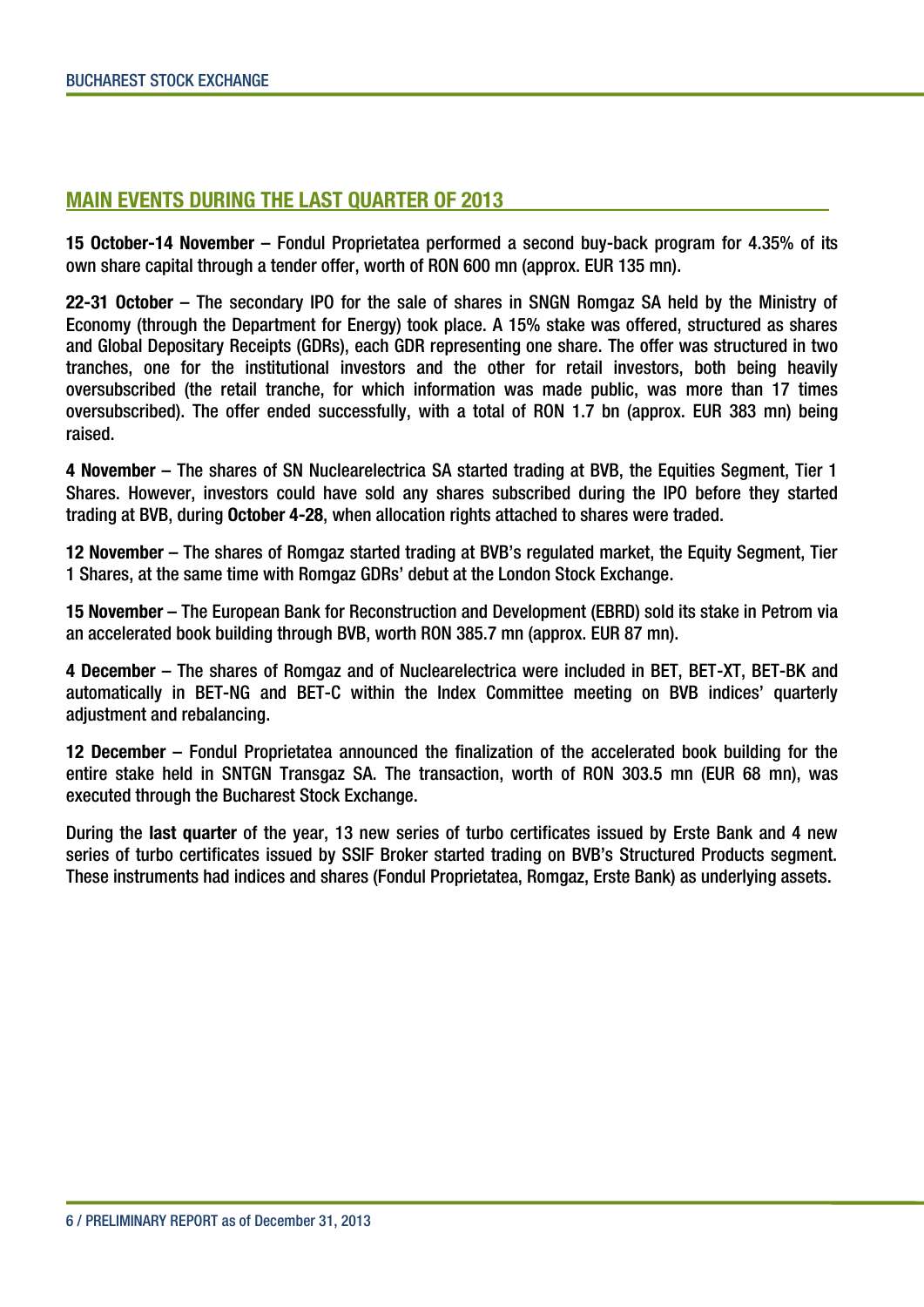













 $\overline{a}$  $^{\circ}$  Source: BVB. The traded value is presented based on a "single counted" basis, includes DEAL trades but excludes public offers

<sup>7</sup> / PRELIMINARY REPORT as of December 31, 2013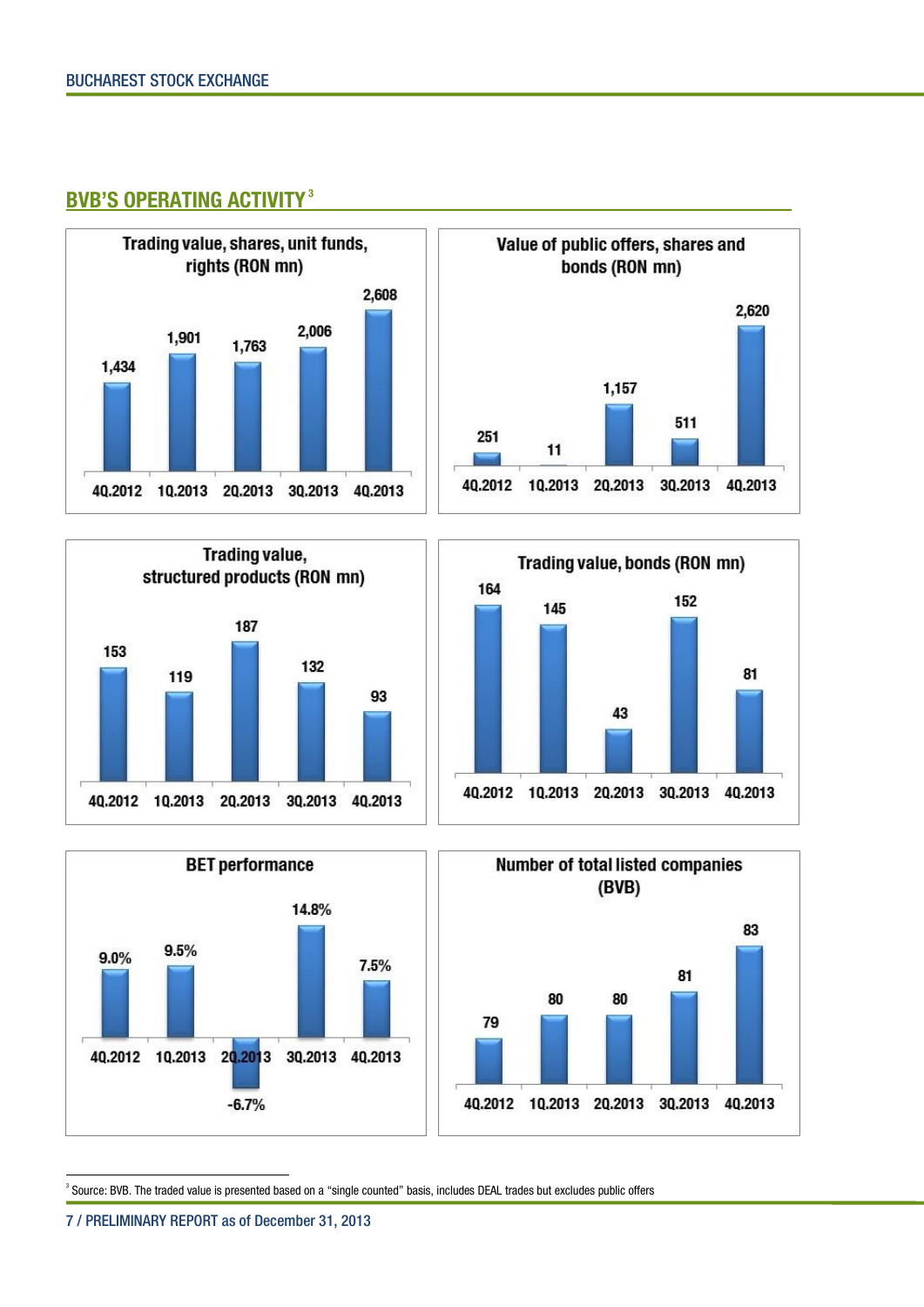#### **ANALYSIS OF FINANCIAL RESULTS \_\_\_\_\_\_\_\_\_\_\_\_\_\_\_\_\_\_\_\_\_\_\_\_\_\_\_\_\_\_\_\_\_\_\_\_\_\_\_\_\_\_\_**

The preliminary financial results are drawn up according to the Romanian Accounting Standards (RAS) and in compliance with FSA rules. These individual financial results were not drawn up according to the International Financial Reporting Standards (IFRS). The financial results as of December 31, 2013 are preliminary and changes may occur, and the audit is currently in progress.

#### **Activity results for the last quarter of 2013**

During the last quarter of the year, financial markets worldwide remained on an upward trend, with relatively few negative news (one of these was the political stalemate in the US at the beginning of October, when the Congress failed to reach an agreement on the budget for the fiscal year beginning October 1, a resolution being eventually adopted). Financial markets went up significantly, supported by the expansionary policies of the main central banks but also by the positive macroeconomic signals (accelerating GDP growth in the US, stabilization of the economic growth in China).

In the Eurozone, the GDP decelerated in the  $3<sup>rd</sup>$  quarter, but expectations improved gradually, which continued to support financial markets. Market indices ended the year with significant increases compared to the beginning of the quarter and also in YTD terms. For instance, the MSCI World index ended the  $4<sup>th</sup>$ quarter with a 7.6% increase, while since the beginning of the year it cumulated a 24.1% advance.

Romania enjoyed positive expectations with regard to both marcoeconomic indicators and the capital market since the beginning of the year. The last quarter brought a series of confirmations which significantly improved investors' perception on the local capital market which led to increases for the main market indices, the market capitalization and turnover. Thus, the accelerating GDP in the  $3<sup>rd</sup>$  quarter and decreasing inflationary pressures led to successive cuts of the key interest rate and consequently of the deposit interest rates offered by banks, which determined investors to turn their attention to other types of investments (mutual funds, investments on the capital market). The public offers for the sale of 15% in Transgaz, 10% in Nuclearelectrica and 15% in Romgaz played a major role in this regard, attracting both foreign investment funds and local retail investors.

Moreover, the Bucharest Stock Exchange entered a into a new development stage, with a series of projects being launched, aimed at eliminating the barriers that have been keeping investors away from the local market. These projects, even through will bring about visible results in 2014, had their first effects by turning foreign investors' attention towards the local capital market.

The year 2013 and the  $4<sup>th</sup>$  quarter especially reconfirmed the local market's potential. BVB ended the year with a market capitalization of EUR 17.8 bn, up by 47.5% in EUR terms, according to data provided by the Federation of European Securities Exchanges. This was due on the one hand to higher prices for the listed companies, as the main index BET rose by 26.1% in RON terms since the beginning of the year, and on the other hand due to the listing of two main state-owned companies, namely Nuclearelectrica and Romgaz, which together added EUR 3.64 bn to BVB's market capitalization (as at December 31, 2013).

The shares market (including the DEAL segment but excluding public offers) had its best quarter since the beginning of 2008, with a total traded value of RON 2,608 bn, up by 30% q-o-q and an outstanding 82% yo-y increase.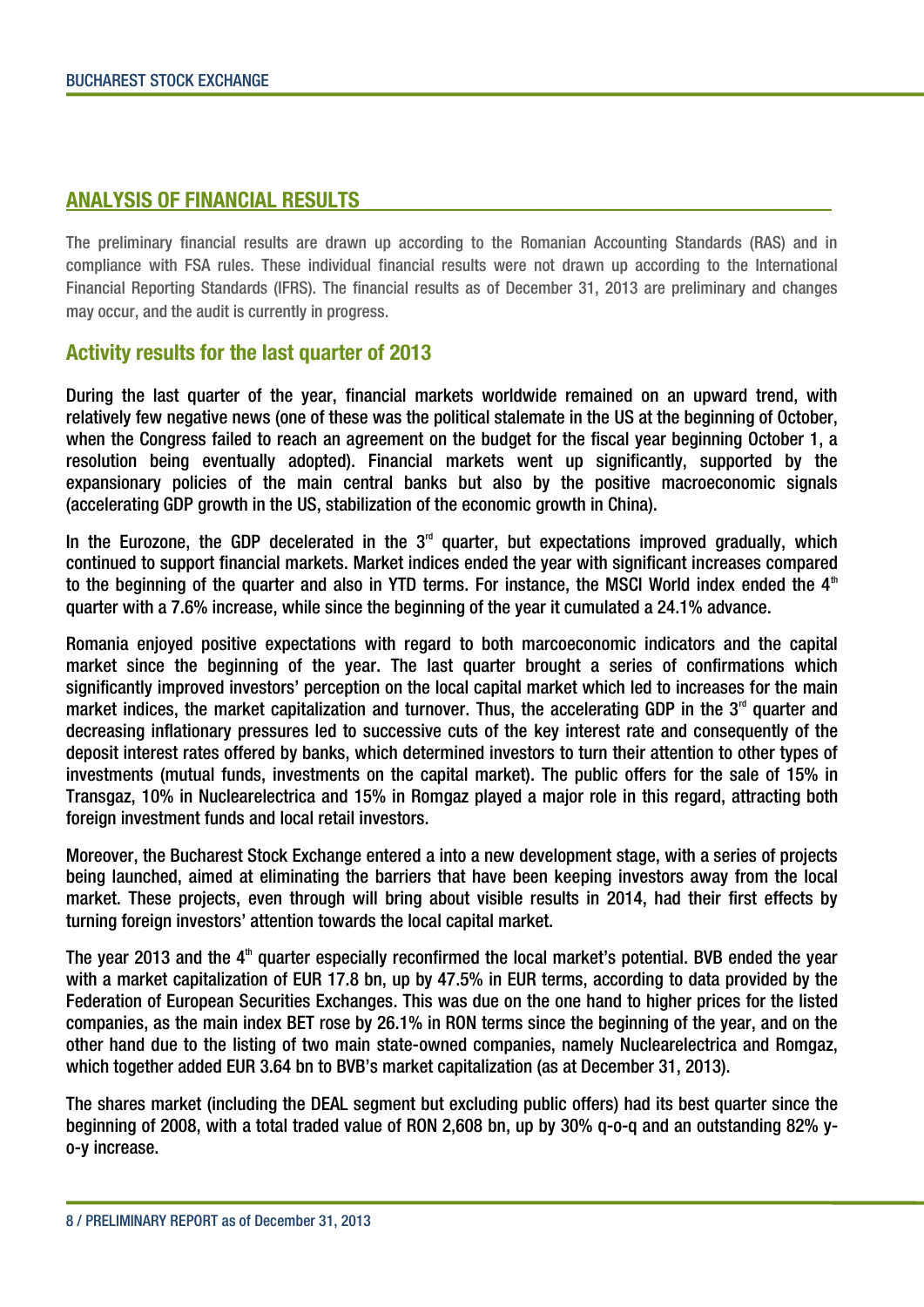The largest public offers in 4Q.2013 were Romgaz IPO, worth of RON 1.7 bn (EUR 383 mn), and the share buy-back program of Fondul Proprietatea valued at RON 600 mn (EUR 135 mn) at the offer price. Two other deals, the sales of stakes held in Petrom by EBRD and Transgaz shares by Fondul Proprietatea, of a combined value of RON 690 mn (EUR 155 mn), also added to both the trading value and BVB's trading revenues. Towards the end of the year, Transelectrica issued its first tranche of bonds from a longer-term plan (until 2020), worth of RON 200 mn, thus becoming the third company to seek financing in 2013 through corporate bonds which were then listed on BVB.

The structured products segment registered a trading value of RON 93 mn during the analyzed period.

Trading revenues for 4Q.2013 reached RON 9.7 mn, 142% higher compared to the previous quarter and up by 265% in y-o-y terms, albeit from a low base. The main driver for such increases were the abovementioned public offers, while day-to-day trading also generated a significant 30% increase in revenues.



\*including public offers

Revenues from participants fees remained unchanged as in the previous two quarters, while revenues from issuers' maintenance fees increased by 11% q-o-q and 14% y-o-y. The data vending segment generated a 56% q-o-q increase, on higher estimates related to ongoing data vending contracts, while compared to the year-ago period a 42% increase was registered.

| <b>Indicator (RON mn)</b>               | 2013<br>preliminary | 2012  | <b>Change</b> | 40.2013<br>preliminary | 40.2012 | <b>Change</b> |
|-----------------------------------------|---------------------|-------|---------------|------------------------|---------|---------------|
| <b>Net sales</b>                        | 24.27               | 17.40 | 39.5%         | 10.64                  | 3.42    | 210.9%        |
| <b>Operating expenses,</b><br>of which: | 15.99               | 13.37 | 19.6%         | 5.84                   | 4.19    | 39.2%         |
| - Personnel expenses                    | 8.87                | 6.80  | 30.4%         | 3.03                   | 2.08    | 45.7%         |
| <b>Operating result</b>                 | 8.41                | 4.08  | 106.0%        | 4.81                   | $-0.72$ | n.a.          |
| <b>Financial result</b>                 | 3.24                | 6.05  | $-46.4%$      | 0.63                   | 0.16    | 304.8%        |
| <b>Pre-tax result</b>                   | 11.65               | 10.13 | 15.0%         | 11.71                  | $-0.56$ | n.a.          |
| Net result                              | 9.99                | 9.01  | 10.9%         | 4.53                   | $-0.43$ | n.a.          |
| Net earnings per share (RON)            | 1.30                | 1.17  | 10.9%         | 0.59                   | $-0.06$ | n.a.          |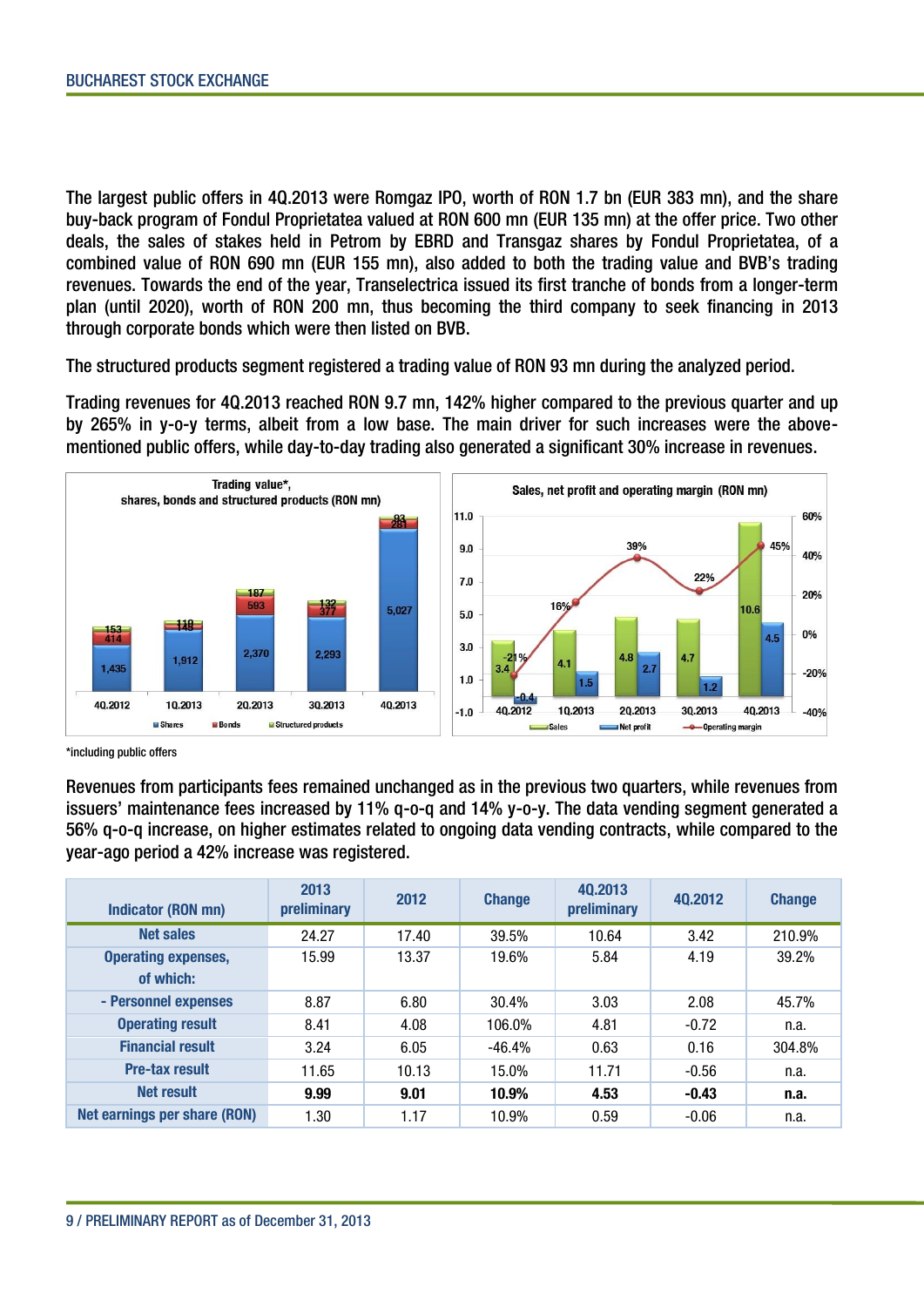Considering all the above, BVB's **preliminary sales revenues** marked a 124.6% increase in 4Q.2013 versus the previous quarter, up to RON 10.6 mn. Compared to 4Q.2012, the growth rate was even higher, at 210.9%.



**Operating expenses** reached RON 5.8 mn in 4Q.2013. They were driven mainly by the nonrecurring personnel expenses triggered by the internal restructured process, approx. RON 0.52 mn, other expenses related to management contracts, as well as by marketing and promotion costs on intensified efforts to increase visibility of the local market. Operating expenses were also impacted by the registration of provisions and of adjustments of part of BVB's receivables classified as doubtful.

The **operating profit** for the quarter marked a 359.8% increase over the 3Q.2013 figure, to RON 4.8 mn, due to the higher trading activity on the back of public offers.

The **financial profit** stood at RON 0.6 mn, up by 63.1% q-o-q and significantly above the 4Q.2013 figure. It was mostly generated by interest earned on BVB's investments into deposits, T-bills and bonds.

The **preliminary net profit** for the quarter reached RON 4.5 mn, compared to the RON 1.2 mn profit in 3Q.2013 and the net losses registered in the year-ago period.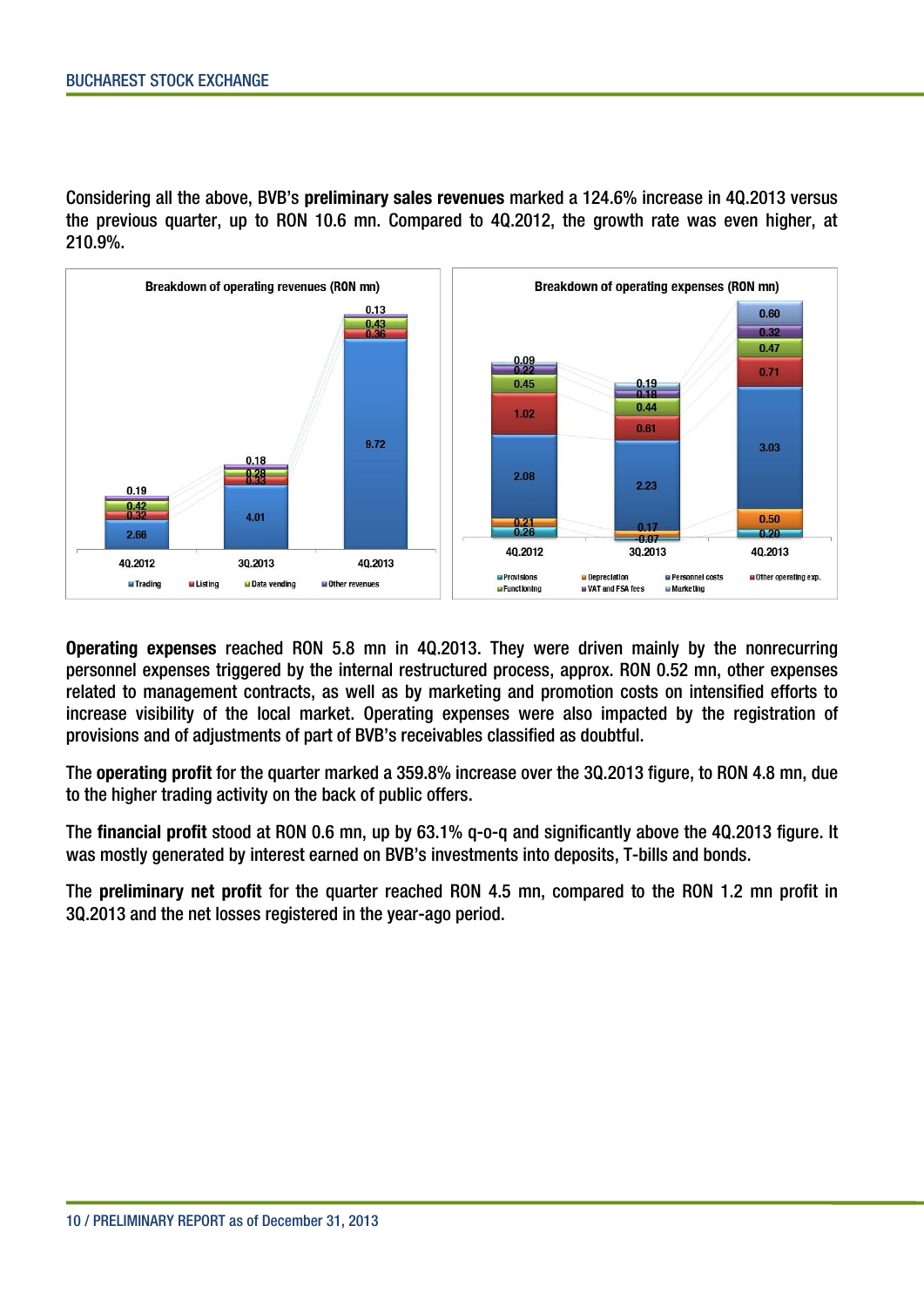#### **Preliminary activity results in 2013**

BVB ended 2013 with **sales revenues** of RON 24.3 mn, 40% above the figure reported for the previous year, mainly due to an upturn of trading revenues. Public offers run by the Romanian Government played a major role, with the SPO for Transgaz, and IPOs for Nuclearelectrica and Romgaz cumulating RON 2.33 bn (approx. EUR 520 mn). Moreover, accelerated book buildings, tender offers and other, most of them occurring during the second part of the year, also had a positive impact on trading revenues. Bond issuances, cumulating RON 975 mn (EUR 220 mn), had a lower influence, as they benefited from exemptions from some fees, as incentives to issue this type of financing instruments.

Day-to-day trading registered a double-digit increase in trading activity on the regulated market, a 14% yo-y increase of total turnover and a 13.4% y-o-y increase in average daily turnover. The average daily turnover on the main market, including DEALS, was RON 31.9 mn (without public offers).

On the cost side, BVB's reorganization process, planned to take place during 2013, materialized during 3Q and 4Q.2013, translating in one-off restructuring costs of RON 0.94 mn. On the other hand, efforts to increase visibility of the local market, to promote public offers and to attract new investors led to a notable increase in marketing expenses, by 176.1% compared to the previous year. Investments made during the year implied higher depreciation charges (by 17.6%) and determined part of the non-deductible VAT y-o-y increase.

In 2Q.2013 BVB cancelled a RON 1.02 mn provision related to the litigation regarding BVB's property rights over the land in Mareșal Averescu Blvd. (after the litigation ended in favor of BVB), resulting in lower operating expenses. Revenues from cancelling this provision partially offset the abovementioned increases, thus **operating expenses** reached RON 16.0 mn, by 19.6% higher than in 2012.

The **operating profit** reached RON 8.4 mn, more than double y-o-y.

The **financial profit** declined by 46.4% y-o-y to RON 3.2 mn, as the two main sources of revenues, interest and dividends, declined significantly. Following the central bank's repeated cuts in policy interest rates, with a direct influence on interest rates offered by deposits and T-bills, BVB's interest earned registered a 25.4% y-o-y decline. Dividends received dropped by 80% in y-o-y terms as the profitability of the Central Depository, the main source of dividends, deteriorated.

BVB registered a **full-year net profit** of RON 10.0 mn, 10.9% higher than the 2012 figure, translating into earnings per share of RON 1.3.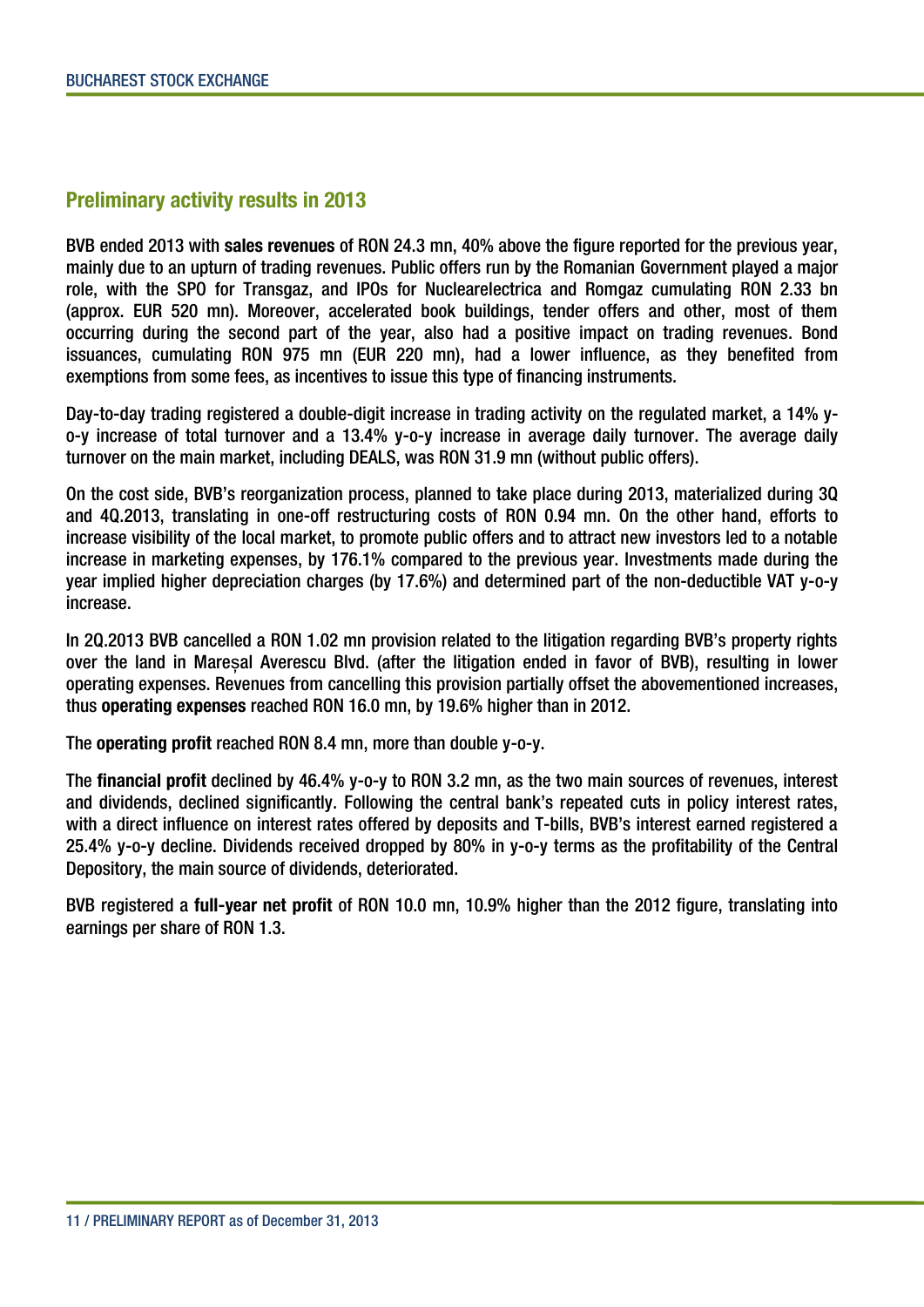#### **Financial position as of December 31, 2013**

#### **Net assets**

At the end of December, BVB's **total assets** were RON 104.7 mn, by 6.8% above the figure for the end of 2012, of which: non-current assets of RON 61.9 mn and current assets of RON 42.7 mn.

The increase registered by **non-current assets** since the beginning of the year (116.1% or an absolute value of RON 33.2 mn) occurred due to higher tangible assets and given that part of BVB's liquid assets (worth of RON 29.3 mn) were invested in long-term bonds with more attractive yields, as a response to the declining interest rate environment. Consequently, these assets were reclassified from cash & equivalents to non-current assets.

The above-mentioned increase was also determined by the reversal of the provision registered for the full value of the land owned and by the registration of the positive difference resulted from the revaluation of the land to its fair value (RON 2.33 mn), which have increased both non-current assets and BVB's reserves. These accounting operations were made after the litigation regarding BVB's property right on the land located on Mareșal Averescu Blvd. was finalized and BVB's right was recognized.

**Current assets** registered a 38.4% decline, given the payment of dividends for 2012 and as long-term bonds were acquired and the amount was included in non-current assets. **Cash and equivalents** were RON 37.5 mn as at end-2013, of which 94% were invested in bank deposits.

BVB's **debt** at the end of December 2013 included only payables due in less than 1 year, amounting to RON 5.5 mn, representing amounts payable to the FSA by brokerage companies (fees owed to the regulator), debt related to personnel, the state budget and social security budget not due at the end of the year as well as dividends not yet paid by the end of 2013.

| <b>Assets</b><br>(RON mn)                                                                                             | 31.12.2013     | 01.01.2013     | <b>Equity &amp; Liabilities</b><br>(RON mn)                                                        | 31.12.2013        | 01.01.2013        |
|-----------------------------------------------------------------------------------------------------------------------|----------------|----------------|----------------------------------------------------------------------------------------------------|-------------------|-------------------|
| <b>Non-current assets</b>                                                                                             | 61.86          | 28.62          | <b>Shareholders' equity</b>                                                                        | 98.32             | 94.60             |
| Current assets - total,<br>of which:<br>- cash, bank accounts and<br>other short term financial<br><b>investments</b> | 42.69<br>37.45 | 69.30<br>64.98 | Payables - total,<br>of which:<br>- due in less than 1 year<br>- due in more than 1<br><b>vear</b> | 5.47<br>5.47<br>0 | 2.42<br>2.42<br>0 |
| <b>Prepaid expenses</b>                                                                                               | 0.18           | 0.06           | <b>Provisions</b><br><b>Unearned revenues</b>                                                      | 0.27<br>0.66      | 0.27<br>0.69      |
| <b>Total assets</b>                                                                                                   | 104.72         | 97.98          | <b>Total equity &amp; liabilities</b>                                                              | 104.72            | 97.98             |

**Unearned revenues** registered a slight decrease, the RON 0.7 mn balance representing the annual maintenance fees charged to issuers, cashed but not yet earned.

**Shareholders' equity** increased by 3.9% since the beginning of the year due to the land revaluation (included in the revaluation reserve) and the profit registered during the year.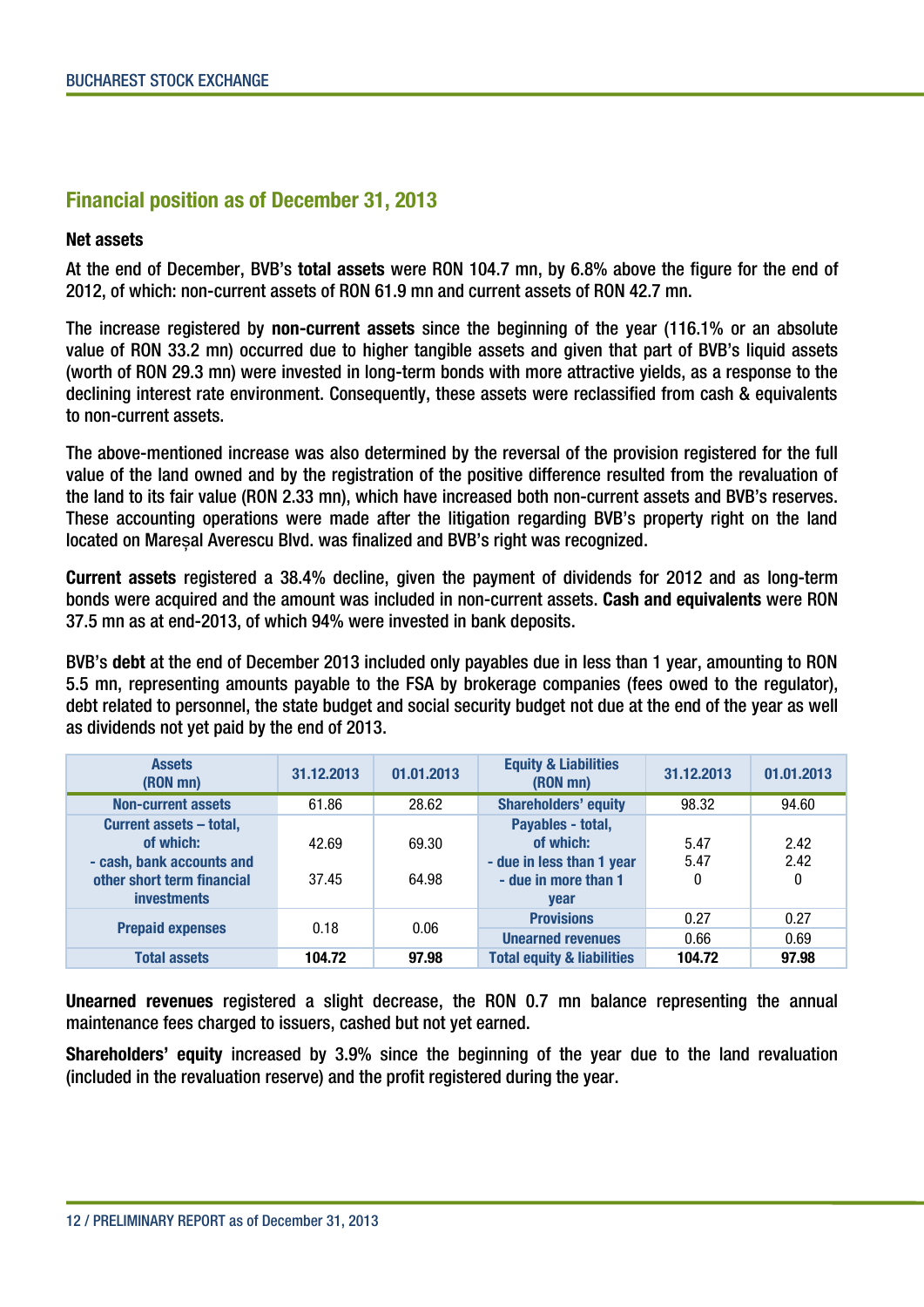## **Annexes**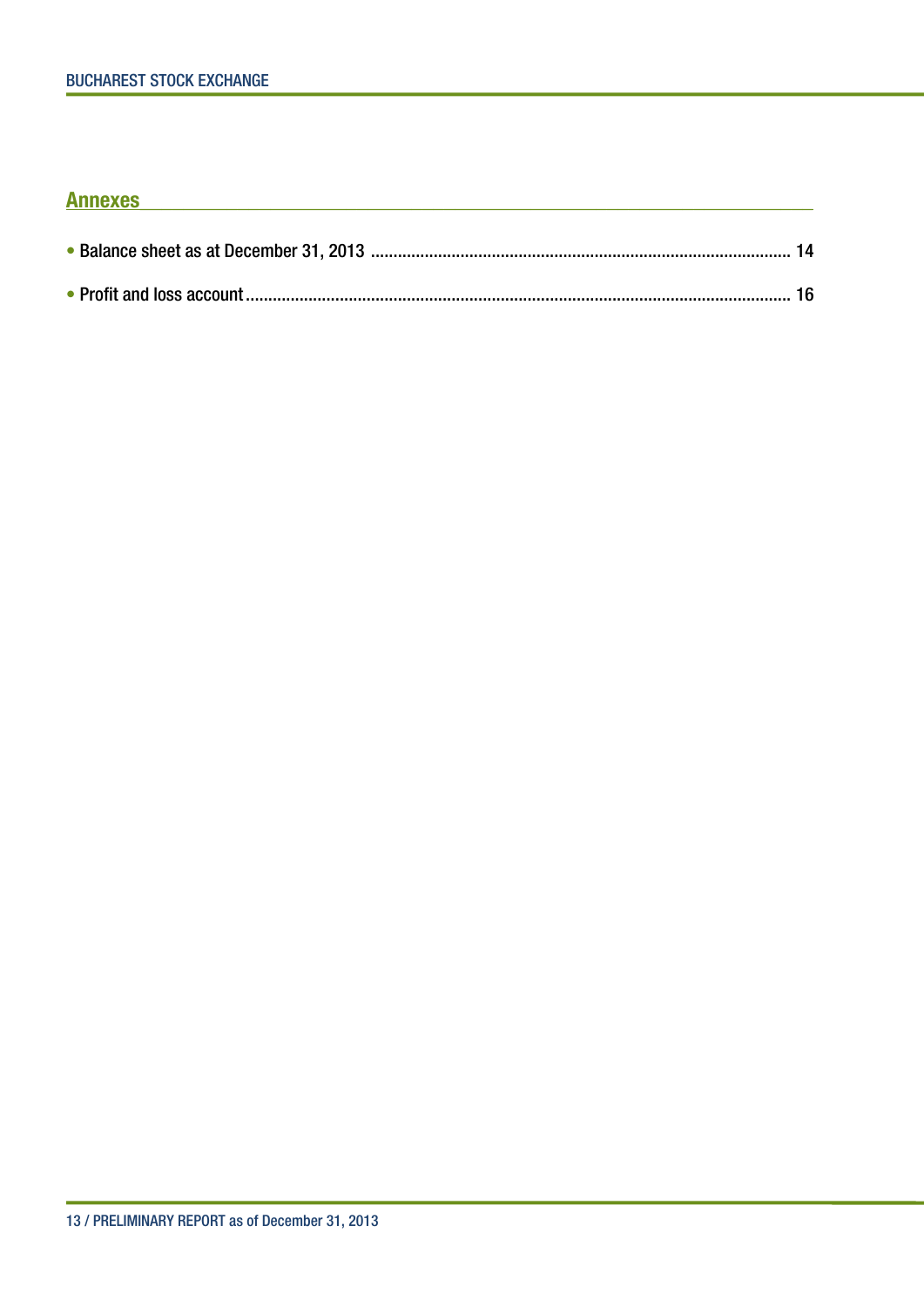#### Balance sheet as at December 31, 2013

All amounts are indicated in RON, unless otherwise stated

|                                                                                                                            |            | <b>Balance as of</b> |            |  |
|----------------------------------------------------------------------------------------------------------------------------|------------|----------------------|------------|--|
| <b>Indicator</b>                                                                                                           | <b>Row</b> | 31.12.2013           | 01.01.2013 |  |
| A. NON-CURRENT ASSETS                                                                                                      |            |                      |            |  |
| Intangible assets                                                                                                          |            |                      |            |  |
| 3. Licenses, other intangible assets (acc. 205+208-2805-2808-2905-2908)                                                    | 3          | 70,245               | 77,476     |  |
| Total intangible assets (row 01 to 05)                                                                                     | 6          | 70,245               | 77,476     |  |
| <b>Tangible assets</b>                                                                                                     |            |                      |            |  |
| 1. Land and constructions (acc. 211+212-2811-2812-2911-2912)                                                               | 7          | 3,344,100            | 0          |  |
| 2. Equipment and machinery (acc. 214-2814-2914)                                                                            | 8          | 808,041              | 380,145    |  |
| 3. Other equipment and furniture (acc. 214-2814-2914)                                                                      | 9          | 388,840              | 461,938    |  |
| 4. Advances and tangible assets in progress (acc. 231+232-2931)                                                            | 10         | 0                    | 0          |  |
| Total tangible assets (row 07 la 10)                                                                                       | 11         | 4,540,981            | 842,083    |  |
| <b>Financial assets</b>                                                                                                    |            |                      |            |  |
| 1. Shares held in subsidiaries (acc. 261-2961)                                                                             | 12         | 26,573,467           | 26,572,947 |  |
| 5. Investments held as financial assets                                                                                    |            |                      |            |  |
| (acc. $262+264+265+266-2696-2962-2964$ )                                                                                   | 16         | 1,358,109            | 1,123,582  |  |
| 6. Other receivables (acc. 2673+2674+2678+2679-2966-2969)                                                                  | 17         | 29,312,466           | 1,435      |  |
| Total financial assets (rows 12 to 17)                                                                                     | 18         | 57,244,042           | 27,697,964 |  |
| TOTAL NON-CURRENT ASSETS (rows 06+11+18)                                                                                   | 19         | 61,855,268           | 28,617,523 |  |
| <b>B. CURRENT ASSETS</b>                                                                                                   |            |                      |            |  |
| <b>Inventories</b>                                                                                                         |            |                      |            |  |
| 3. Advance payments for purchases of inventories (acc. 4091)                                                               | 22         | 0                    | 0          |  |
| Total inventories (row 20 la 22)                                                                                           | 23         | 0                    | 0          |  |
| <b>Receivables</b>                                                                                                         |            |                      |            |  |
| 1. Trade receivables                                                                                                       |            |                      |            |  |
| $(\text{acc. } 2675^* + 2676^* + 2678^* + 2679^* - 2966^* - 2969^* + 4092 + 411 + 413 + 418 - 491)$                        | 24         | 2,418,145            | 1,375,162  |  |
| 2. Receivables from affiliates (acc. 4511+4518-4951)                                                                       | 25         | 0                    | 0          |  |
| 4. Other receivables (acc.                                                                                                 |            |                      |            |  |
| 425+4282+431+437+4382+441+4424+4428+444+445+446+                                                                           | 27         | 2,820,446            | 2,945,636  |  |
| 447+4482+4582+461+473-496+5187)                                                                                            |            |                      |            |  |
| Total receivables (row 24 to 28)                                                                                           | 29         | 5,238,591            | 4,320,798  |  |
| <b>Short term financial investments</b>                                                                                    |            |                      |            |  |
| 2. Other short term financial investments                                                                                  | 31         | 35,199,284           | 64,671,027 |  |
| (acc. $5031+5032+505+5061+5062+5071+5072+5081+5082++5113+5114$ )<br>Total short term financial investments (rows 30 to 31) | 32         | 35,119,284           | 64,671,027 |  |
| <b>IV. Cash and bank accounts</b>                                                                                          |            |                      |            |  |
| (acc. 5112+5121+5122+5123+5124+5125+5311+5314+5321+5322+5323++542)                                                         | 33         | 2,331,872            | 311,993    |  |
| TOTAL CURRENT ASSETS (rows 23+29+32+33)                                                                                    | 34         | 42,689,747           | 69,303,818 |  |
| C. PREPAID EXPENSES (acc. 471)                                                                                             | 35         | 175,058              | 63,642     |  |
| <b>D. PAYABLES WITHIN ONE YEAR</b>                                                                                         |            |                      |            |  |
| 3. Advance payments from clients (acc. 419)                                                                                | 38         | 107,570              | 140,174    |  |
| 4. Trade payables (acc. 401+404+408)                                                                                       | 39         | 726,555              | 344,136    |  |
| 8. Other payables, including tax and social security payables                                                              |            |                      |            |  |
| $(\text{acc. } 1623 + 1626 + 167 + 1687 + 2698 + 421 + 423 + 424 + \ldots + 5197)$                                         | 43         | 4,634,443            | 1,937,499  |  |
| Total payables within one year (rows 36 to 43)                                                                             | 44         | 5,468,568            | 2,421,809  |  |
| E. NET CURRENT ASSETS OR NET CURRENT LIABILITIES (rows 34+35-44-60.2)                                                      | 45         | 36,734,142           | 66,253,466 |  |
| F. TOTAL ASSETS LESS CURRENT LIABILITIES (rows 19+45-60.1)                                                                 | 46         | 98,589,410           | 94,870,989 |  |
| <b>G. PAYABLES WITHIN MORE THAN ONE YEAR</b>                                                                               |            |                      |            |  |

14 / PRELIMINARY REPORT as of December 31, 2013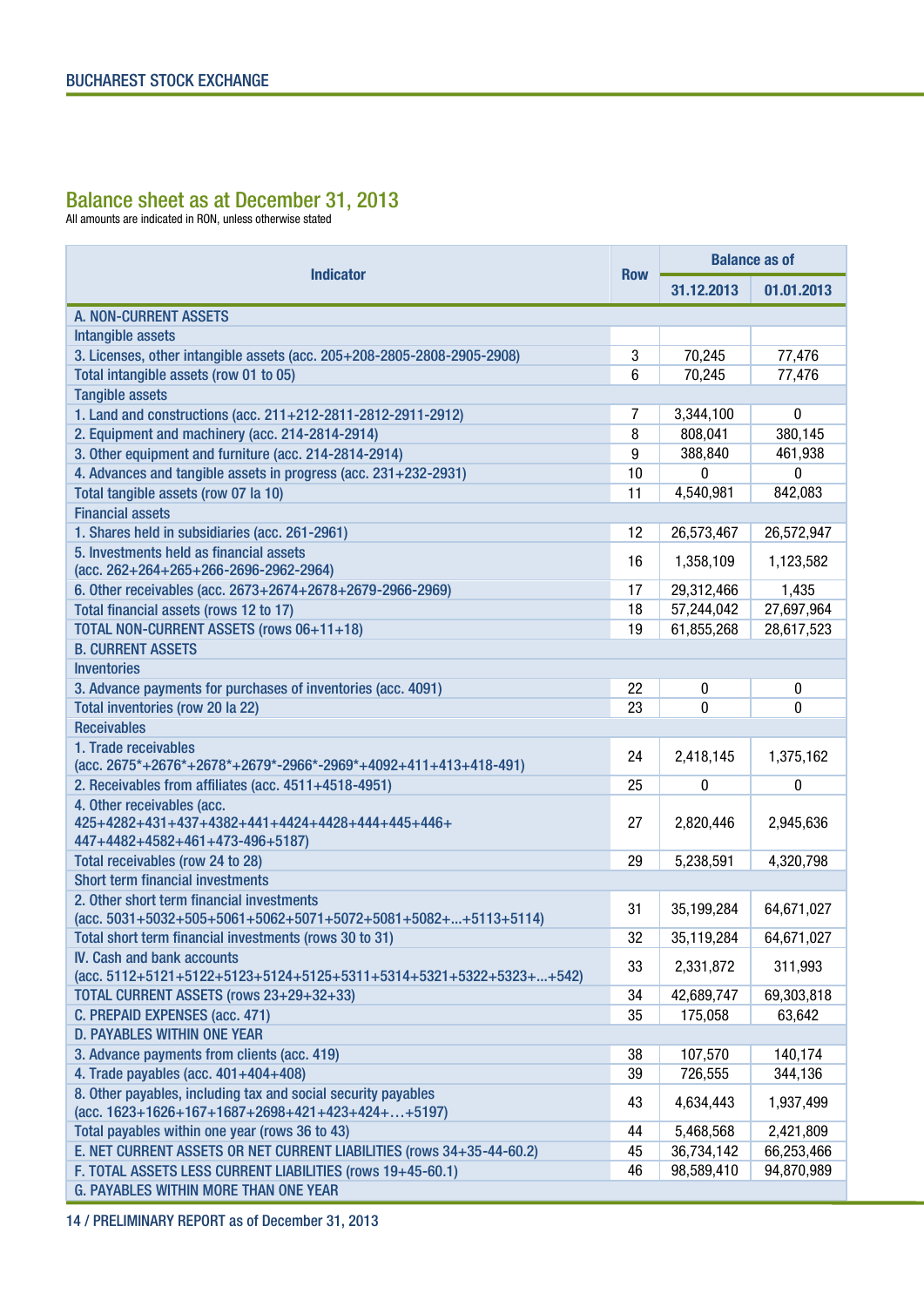| <b>Indicator</b>                                                               |      | <b>Balance as of</b> |                  |  |
|--------------------------------------------------------------------------------|------|----------------------|------------------|--|
|                                                                                |      | 31.12.2013           | 01.01.2013       |  |
| 8. Other payables, including tax and social security payables                  | 54   | $\mathbf{0}$         | $\boldsymbol{0}$ |  |
| Total payables within more than 1 year (row 47 to 54)                          | 55   | 0                    | 0                |  |
| <b>H. PROVISIONS</b>                                                           |      |                      |                  |  |
| 1. Pension and other similar provisions (acc. 1515)                            | 56   | 269,506              | 269,566          |  |
| TOTAL PROVISIONS (rows 56+57+58)                                               | 59   | 269,506              | 269,566          |  |
| I. DEFERRED REVENUE (row 60.1+60.2+60.3)                                       | 60   | 662,095              | 692,185          |  |
| 2. Deferred revenue (acc. 472)                                                 | 60.2 | 662,095              | 692,185          |  |
| <b>J. SHARE CAPITAL AND RESERVES</b>                                           |      |                      |                  |  |
| <b>SHARE CAPITAL AND RESERVES:</b>                                             | 61   | 76,741,980           | 76,741,980       |  |
| - paid-in subscribed capital (acc. 1012)                                       | 63   | 76,741,980           | 76,741,980       |  |
| Share premium (acc. 104)                                                       | 64   | 8                    | 8                |  |
| <b>Revaluation reserves (acc. 105)</b>                                         |      |                      |                  |  |
| - Credit balance                                                               | 65   | 2,325,080            | 0                |  |
| - Debit balance                                                                | 66   | 0                    | 0                |  |
| IV. Reserves (rows 68 to 73-74)                                                | 67   | 9,743,281            | 9,265,576        |  |
| Legal reserves (acc. 1061)<br>1.                                               | 68   | 5,831,476            | 5,354,053        |  |
| Reserves for bonus shares received (acc. 1065*)<br>2.                          | 70   | 2,413,197            | 2,413,197        |  |
| Reserves representing the surplus from reevaluation reserves (acc. 1067)<br>3. | 72   | 57,109               | 57,109           |  |
| Other reserves (acc. 1068)<br>4.                                               | 73   | 1,441,499            | 1,441,217        |  |
| <b>Retained earnings</b>                                                       |      |                      |                  |  |
| <b>Profit - Credit balance</b>                                                 | 77   | 0                    | 0                |  |
| <b>Loss - Debit balance</b>                                                    | 78   | 0                    | 0                |  |
| <b>Result for the year</b>                                                     |      |                      |                  |  |
| Profit (acc. 121) - Credit balance                                             | 79   | 9,986,978            | 9,006,202        |  |
| Loss (acc. 121) - Debit balance                                                | 80   | $\Omega$             | 0                |  |
| Profit distribution (acc. 129)                                                 | 81   | 477,423              | 412,343          |  |
| <b>TOTAL SHAREHOLDERS' EQUITY</b>                                              | 82   | 98,319,904           | 94,601,423       |  |
| $(row 61 + 64 + 65 - 66 + 67 + 75 - 76 + 77 - 78 - 79)$                        |      |                      |                  |  |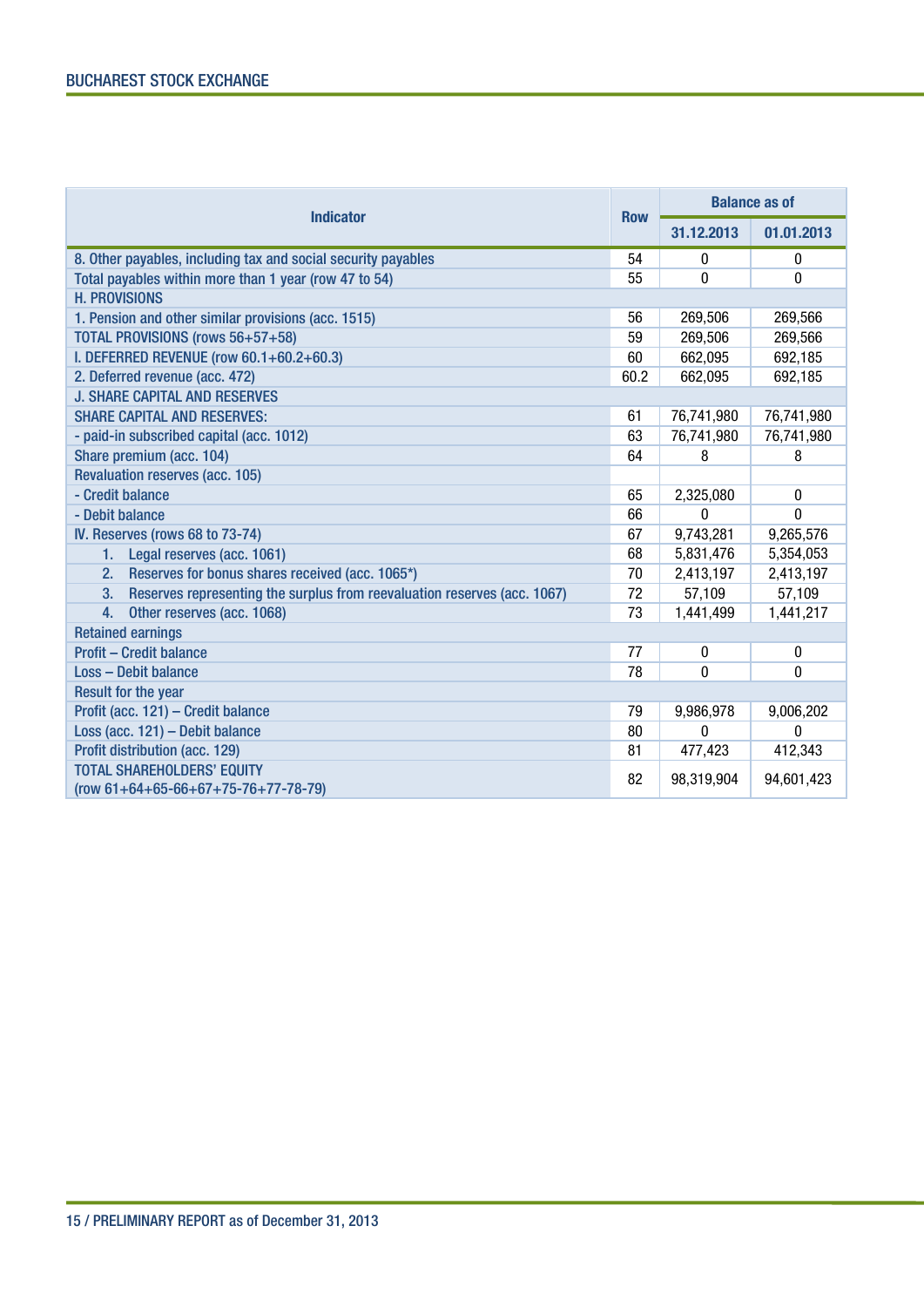#### Profit and loss account

All amounts are indicated in RON, unless otherwise stated

| <b>Indicator</b>                                                                           |    | 40.2014    |            | <b>Full year</b> |            |
|--------------------------------------------------------------------------------------------|----|------------|------------|------------------|------------|
|                                                                                            |    | 01.10.2013 | 01.10.2012 | 01.01.2013       | 01.01.2012 |
|                                                                                            |    | 31.12.2013 | 31.12.2012 | 31.12.2013       | 31.12.2012 |
| 1. Sales revenues                                                                          | 1  | 10,638,259 | 3,421,488  | 24,272,074       | 17,398,953 |
| 4. Other operating revenues (acc. 7417+758)                                                | 7  | 7,946      | 53,360     | 125,303          | 54,072     |
| Operating revenues - TOTAL (rows 01+04-05+06+07)                                           | 8  | 10,646,205 | 3,474,848  | 24,397,377       | 17,453,025 |
| 5. Material expenses and other third party expenses<br>(rows 10 to 12)                     | 9  | 66,353     | 97,589     | 295,968          | 280,016    |
| Consumable materials expenses (acc. 602-7412)                                              | 10 | 18,332     | 24,742     | 93,087           | 105,821    |
| Other material expenses (acc. 603+604)                                                     | 11 | 16,890     | 31,900     | 46,721           | 48,517     |
| Other third party expenses (water and energy)<br>(acc. 605-7413)                           | 12 | 31,131     | 40,947     | 156,160          | 125,678    |
| 6. Personnel expenses (rows 14+15)                                                         | 13 | 3,027,344  | 2,078,129  | 8,869,776        | 6,804,141  |
| - Base personnel salaries (acc. 641+642-7414)                                              | 14 | 2,583,981  | 1,606,205  | 7,091,252        | 5,155,724  |
| - Social security contributions (acc. 645-7415)                                            | 15 | 443,363    | 471,924    | 1,778,524        | 1,648,417  |
| 7a. Adjustments of tangible and intangible assets (rows 17-18)                             | 16 | 169,718    | 161,575    | $-338,117$       | 579,013    |
| a.1) Expenses (acc. 6811+6813)                                                             | 17 | 169,718    | 161,575    | 680,903          | 579,013    |
| a. 2) Revenues (acc. 7813+7815)                                                            |    | 0          | $\pmb{0}$  | 1,019,020        | $\pmb{0}$  |
| 7b. Adjustments of current assets (rows 20-21)                                             | 19 | 330,535    | 46,685     | 328,916          | 46,038     |
| b.1) Expenses (acc. 654+6814)                                                              | 20 | 330,535    | 49,043     | 338,953          | 49,043     |
| b.2) Revenues (acc. 754+7814)                                                              | 21 | 0          | $-3,652$   | 10,037           | $-3,005$   |
| 8. Other operating expenses (rows 23 to 25)                                                | 22 | 2,039,045  | 1,543,864  | 6,831,479        | 6,247,634  |
| Third party expenses (acc. 611+612+613+614+<br>a)<br>621+622+623+624+625+626+627+628-7416) | 23 | 1,662,083  | 1,257,203  | 5,613,979        | 5,252,481  |
| Other taxes, duties and similar expenses (acc. 635)<br>b)                                  | 24 | 313,281    | 212,777    | 1,147,871        | 895,786    |
| Compensation expenses, donations and disposed<br>C)<br>assets (acc. 658)                   | 25 | 63,681     | 73,884     | 69,629           | 99,367     |
| Adjustments for provisions (rows 27-28)<br>$\mathsf{d}$                                    | 26 | 203,212    | 264,294    | -60              | $-586,699$ |
| d.1) Expenses (acc. 6812)                                                                  | 27 | 269,506    | 264,294    | 269,506          | 264,294    |
| d.2) Revenues (acc. 7812)                                                                  | 28 | 66,294     | 0          | 269,566          | $-850,993$ |
| <b>Operating expenses - TOTAL</b><br>$(row 09+13+16+19+22+26)$                             | 29 | 5,836,207  | 4,192,136  | 15,987,962       | 13,370,143 |
| <b>Operating result</b>                                                                    |    |            |            |                  |            |
| - Profit (rows 08-29)                                                                      | 30 | 4,809,998  | $-717,288$ | 8,409,415        | 4,082,882  |
| - Loss (rows 29-08)                                                                        | 31 | 0          | 0          | 0                | 0          |
| <b>Financial revenues</b>                                                                  |    |            |            |                  |            |
| 9. Revenues from investments in associates (acc. 7613)                                     | 32 | $\pmb{0}$  | $\pmb{0}$  | $\pmb{0}$        | $\pmb{0}$  |
| 10. Revenues from other financial investments (acc.<br>7611+7612)                          | 34 | 8,997      | 7,457      | 387,664          | 1,916,610  |
| - of which revenues from affiliates (acc. 7611)                                            | 35 | 0          | 0          | 355,445          | 1,883,519  |
| 11. Interest rate revenues (acc. 766)                                                      | 36 | 650,006    | 835,971    | 2,778,308        | 3,725,168  |
| 12. Other financial revenues (acc.                                                         | 38 | 406,538    | 12,892     | 2,394,558        | 2,324,863  |
| 7616+7617+762+763+764+765+767+768)<br><b>Financial revenues - TOTAL</b>                    |    |            |            |                  |            |
| $(rows 32+34+36+38)$                                                                       | 39 | 1,065,541  | 856,320    | 5,560,530        | 7,966,641  |
| 12. Adjustments of financial assets and of financial investments                           | 40 | $-53,172$  | $-50,819$  | $-215,295$       | $-90,109$  |

16 / PRELIMINARY REPORT as of December 31, 2013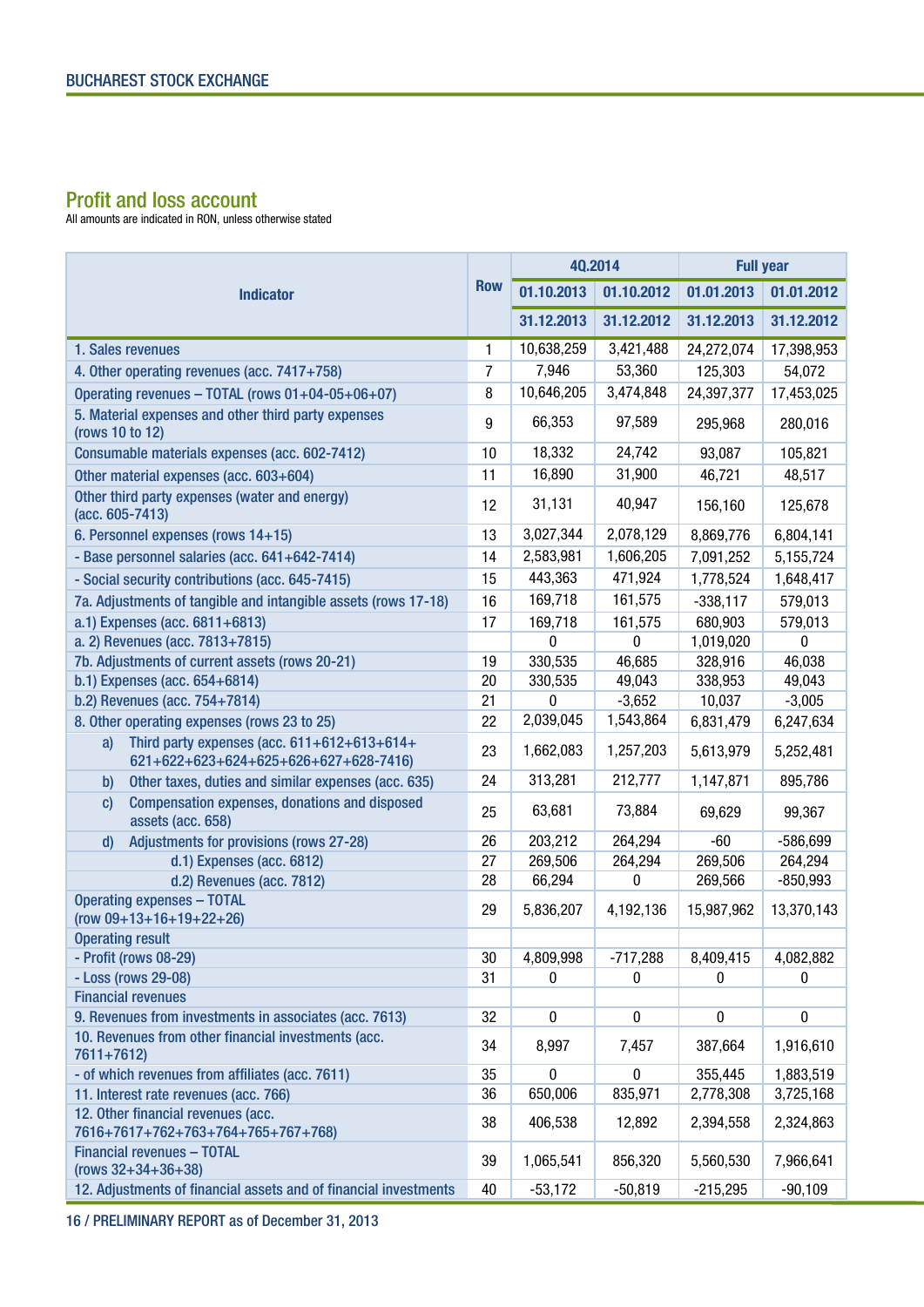| <b>Indicator</b>                                                             |    | 40.2014      |              | <b>Full year</b> |            |
|------------------------------------------------------------------------------|----|--------------|--------------|------------------|------------|
|                                                                              |    | 01.10.2013   | 01.10.2012   | 01.01.2013       | 01.01.2012 |
|                                                                              |    | 31.12.2013   | 31.12.2012   | 31.12.2013       | 31.12.2012 |
| classified as current assets (row 41-42)                                     |    |              |              |                  |            |
| Expenses (acc. 686)                                                          | 41 | 91,275       | 20,086       | 138,652          | 162,740    |
| Revenues (acc. 786)                                                          | 42 | 144,447      | 70,905       | 353,947          | 252,849    |
| 13. Other financial expenses<br>$(\text{acc. } 663 + 664 + 665 + 667 + 668)$ | 45 | 484,069      | 750,366      | 2,531,774        | 2,009,246  |
| Financial expenses - TOTAL (row 40+43+45)                                    | 46 | 430,897      | 699,547      | 2,316,479        | 1,919,137  |
| <b>Financial result</b>                                                      |    |              |              |                  |            |
| - Profit (row 39-46)                                                         | 47 | 634,644      | 156,773      | 3,244,051        | 6,047,504  |
| - Loss (row 46-39)                                                           | 48 | 0            | 0            | 0                | 0          |
| 14. Current result                                                           |    |              |              |                  |            |
| - Profit (row 08+39-29-46)                                                   | 49 | 5,444,642    | $-560,515$   | 11,653,466       | 10,130,386 |
| $-$ Loss (row 29+46-08-39)                                                   | 50 | $\mathbf{0}$ | $\mathbf{0}$ | 0                | $\theta$   |
| Total revenues (row 08+39+51)                                                | 55 | 11,711,746   | 4,331,168    | 29,957,907       | 25,419,666 |
| Total expenses (row 29+46+52)                                                | 56 | 6,267,104    | 4,891,683    | 18,304,441       | 15,289,280 |
| Pre-tax result                                                               |    |              |              |                  |            |
| - Profit (row 55-56)                                                         | 57 | 5,444,642    | $-560,515$   | 11,653,466       | 10,130,386 |
| - Loss (row 56-55)                                                           | 58 | 0            | 0            | 0                | 0          |
| 18. Income tax expenses                                                      | 59 | 917,431      | $-129,054$   | 1,666,487        | 1,124,184  |
| <b>Result for the year</b>                                                   |    |              |              |                  |            |
| - Profit (row 57-59-60)                                                      | 61 | 4,527,211    | $-431,461$   | 9,986,979        | 9,006,202  |
| $-$ Loss (row 58+59+60) or (row 59+60-57)                                    | 62 | 0            | 0            | 0                | 0          |

#### GENERAL MANAGER,

LUDWIK LESZEK SOBOLEWSKI